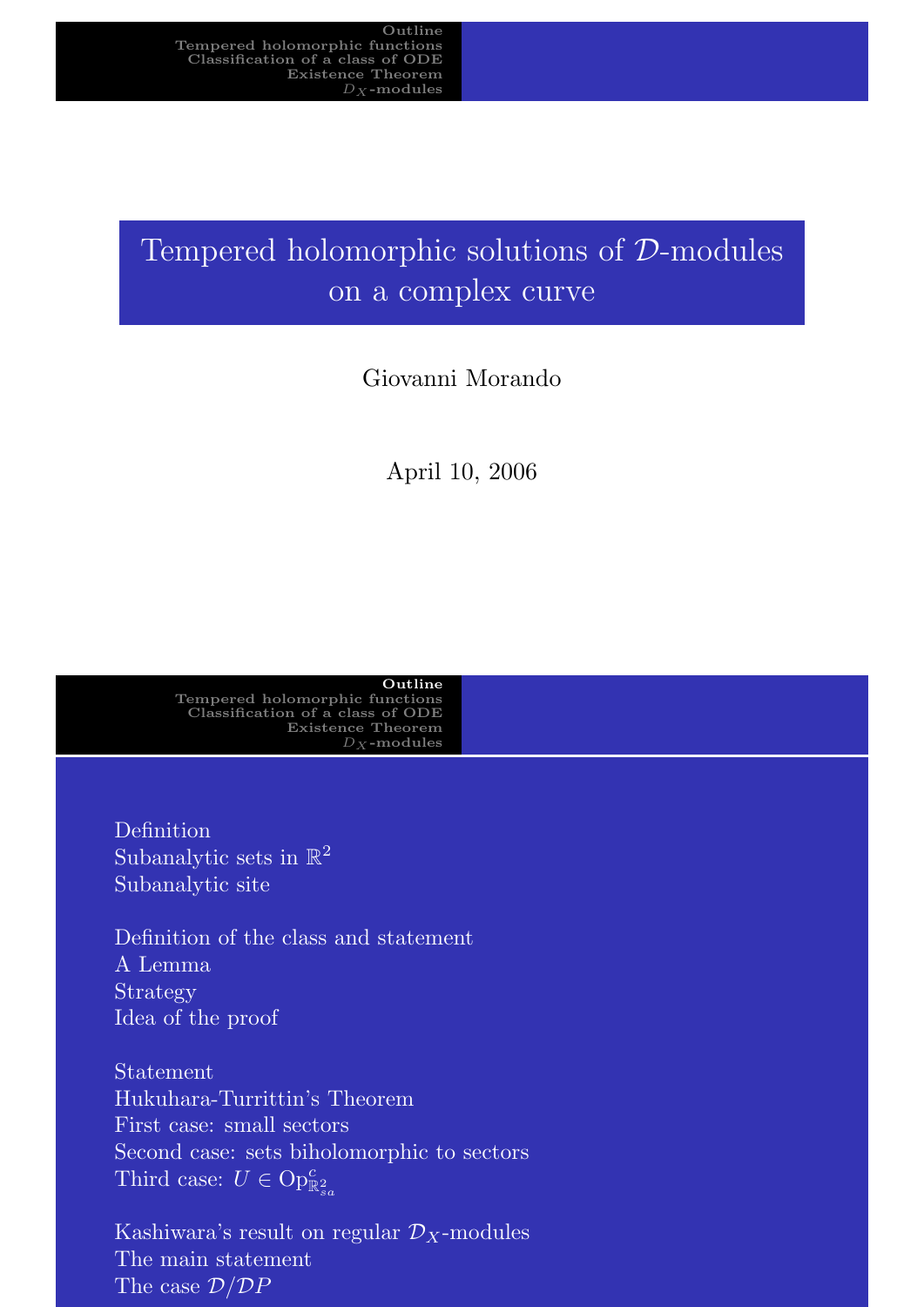Let X be a complex *curve*,  $\mathcal{O}_X$  the sheaf of holomorphic functions on X.

## Definition

Let U be a relatively compact open subset of X contained in some chart of X.

$$
\mathcal{O}_{X_{sa}}^{t}(U) := \left\{ f \in \mathcal{O}_{X}(U); \exists M, C > 0 \text{ s.t. } |f(z)| \leq \frac{C}{\text{dist}(z, \partial U)^{M}} \right\}
$$

Remark: the gluing property for arbitrary open sets fails, i.e. for  $U_j$  an open set and  $f_j \in \mathcal{O}^t(U_j)$   $(j = 1, 2)$ 

$$
f_1|_{U_1 \cap U_2} = f_2|_{U_1 \cap U_2} \neq \exists f \in \mathcal{O}^t(U_1 \cup U_2) \text{ s.t. } f|_{U_j} = f_j
$$

in particular  $U \longmapsto \mathcal{O}_{X_{sa}}^t(U)$  does not define a sheaf on X,

| Outline<br>Tempered holomorphic functions<br>Classification of a class of ODE<br>Existence Theorem<br>$D_{\mathbf{Y}}$ -modules | Definition<br>Subanalytic sets in $\mathbb{R}^2$<br>Subanalytic site |
|---------------------------------------------------------------------------------------------------------------------------------|----------------------------------------------------------------------|
|---------------------------------------------------------------------------------------------------------------------------------|----------------------------------------------------------------------|

The family of *subanalytic sets* in  $\mathbb{R}^2$  is the smallest family closed under finite ∪,∩ and complements containing sets locally [defined by](#page-0-0)

$$
f(x,y) > 0
$$

for f an analytic function.

The gluing property on finite relatively compact open subanalytic sets holds. i.e. if  $U_j$  is rel comp open subanalytic and  $f_j \in \mathcal{O}^t(U_j)$   $(j = 1, 2)$ 

<span id="page-1-0"></span>
$$
f_1|_{U_1 \cap U_2} = f_2|_{U_1 \cap U_2} \Rightarrow \exists f \in \mathcal{O}^t(U_1 \cup U_2) \text{ s.t. } f|_{U_j} = f_j \qquad (1)
$$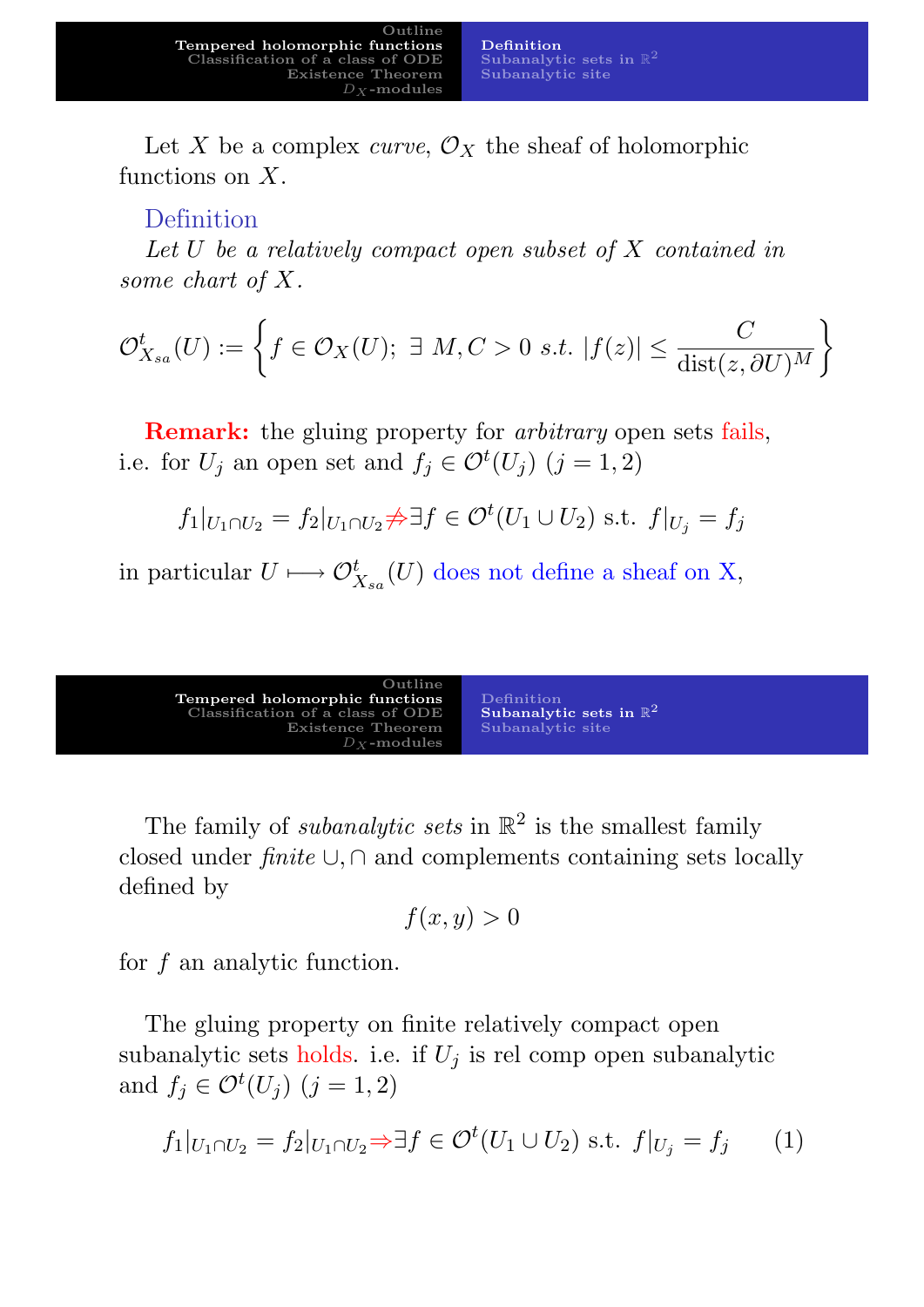Definition<br>Subanalytic sets in  $\mathbb{R}^2$ Subanalytic site

Define the subanalitic site  $X_{sa}$  underlying X by

- 1. open sets are relatively compact subanalytic open subsets of X, denoted  $\mathbf{Op}^c_{X_{sa}}$ ,
- 2. coverings are finite coverings.

Then the gluing property for tempered holomorphic functions on relatively compact subanalytic open sets implies that

 $\mathcal{O}^t$  is a sheaf on  $X_{sa}$ .

| Outline<br>Tempered holomorphic functions<br>Classification of a class of ODE<br>Existence Theorem<br>$D_{\mathbf{Y}}$ -modules | Definition of the class and statement.<br>A Lemma<br><b>Strategy</b><br>Idea of the proof |  |
|---------------------------------------------------------------------------------------------------------------------------------|-------------------------------------------------------------------------------------------|--|
|                                                                                                                                 |                                                                                           |  |

There are some particular ODE of degree 1 which play an important role in the classification of ODE.

[Let](#page-0-0)  $p \in z^{-1} \mathbb{C} [z^{-1}], p \neq 0.$ 

Let  $P_p$  [be th](#page-12-0)[e differential operator of de](#page-4-0)gree 1 defined on  $\mathbb C$ having  $\exp(p(z))$  as a holomorphic solution outside the origin.

 $P_p$  is an irregular differential operator.

For any  $p, q$  the sheaves of holomorphic solutions of  $P_p$  and  $P_q$  are isomorphic.

### Theorem

<span id="page-2-0"></span>The sheaves of tempered holomorphic solutions of  $P_p$  and  $P_q$ are isomorphic if and only if  $\exists \lambda > 0$  such that  $p = \lambda q$ .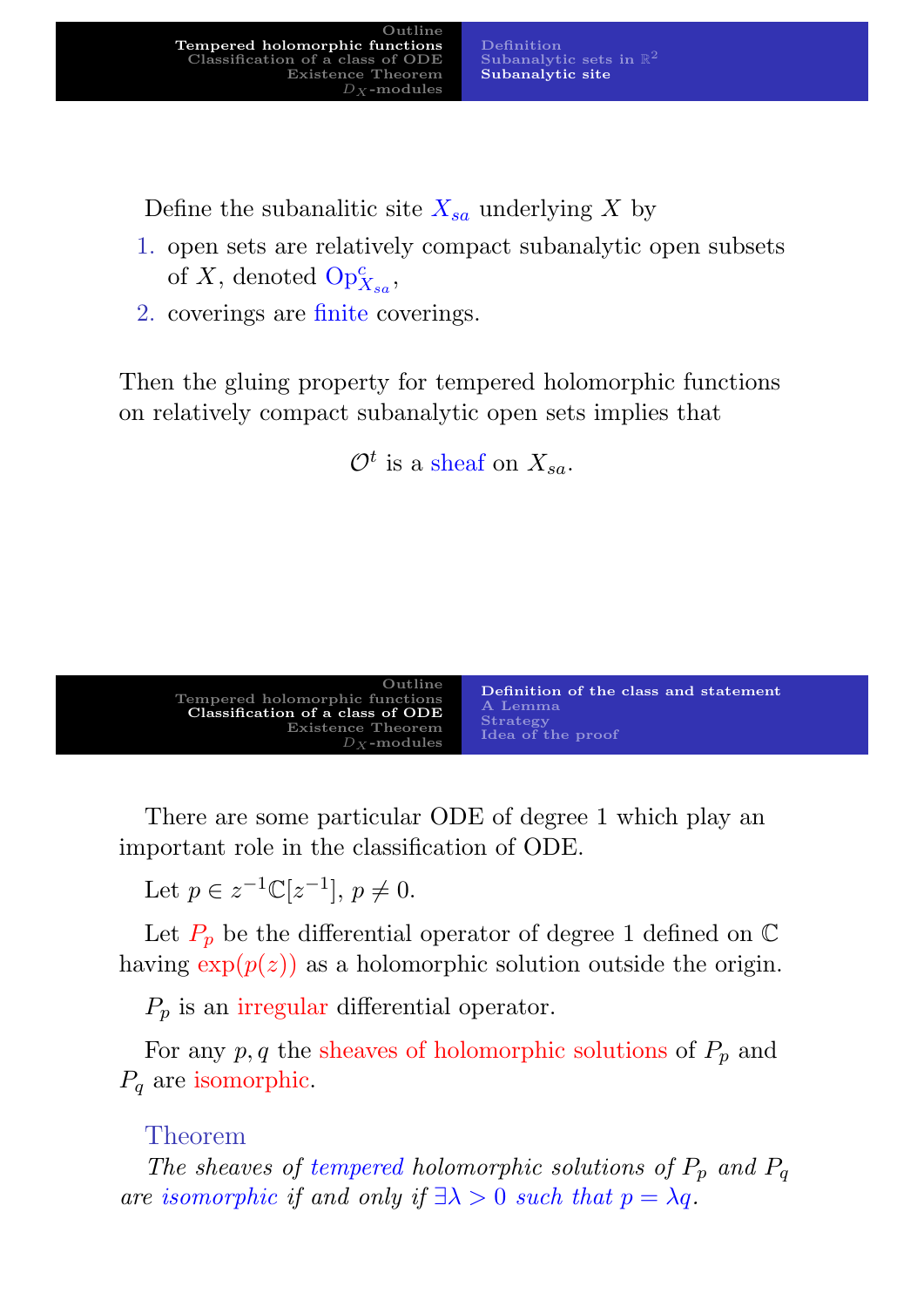Let  $U \in \text{Op}_{\mathbb{R}_{sa}^2}^c$ .  $P_p$  has tempered holomorphic solutions on U if and only if  $\exp(p) \in \mathcal{O}^t(U)$ .

Equivalent statement

$$
\left\{U \in \mathrm{Op}_{\mathbb{R}_{sa}^2}^c; \ \exp(p) \in \mathcal{O}^t(U)\right\} = \left\{U \in \mathrm{Op}_{\mathbb{R}_{sa}^2}^c; \ \exp(q) \in \mathcal{O}^t(U)\right\}
$$

if and only if

 $\exists \lambda > 0$  such that  $p = \lambda q$ .

Lemma

Let  $U \in \text{Op}^c_{\mathbb{R}^2_{sa}}$ . Then  $\exp(p(z)) \in \mathcal{O}^t(U)$  if and only if there exists  $A > 0$  such that

$$
U \quad \subset \quad U_{p,A} \quad := \quad \left\{ z \in \mathbb{C}; \ \operatorname{Re} \left( p(z) \right) < A \right\} \, .
$$

| Outline<br>Tempered holomorphic functions<br>Classification of a class of ODE<br>Existence Theorem<br>$D_x$ -modules | Definition of the class and statement.<br>A Lemma<br><b>Strategy</b><br>Idea of the proof |
|----------------------------------------------------------------------------------------------------------------------|-------------------------------------------------------------------------------------------|
|                                                                                                                      |                                                                                           |

⇑: [straightfo](#page-0-0)[rward](#page-2-0)

$$
p=\lambda q,~\lambda>0~~\Rightarrow~~U_{p,A}=U_{q,\frac{A}{\lambda}}
$$

<span id="page-3-0"></span>

 $\Rightarrow$  P<sub>p</sub> and P<sub>q</sub> have the same sheaves of tempered holomorphic solutions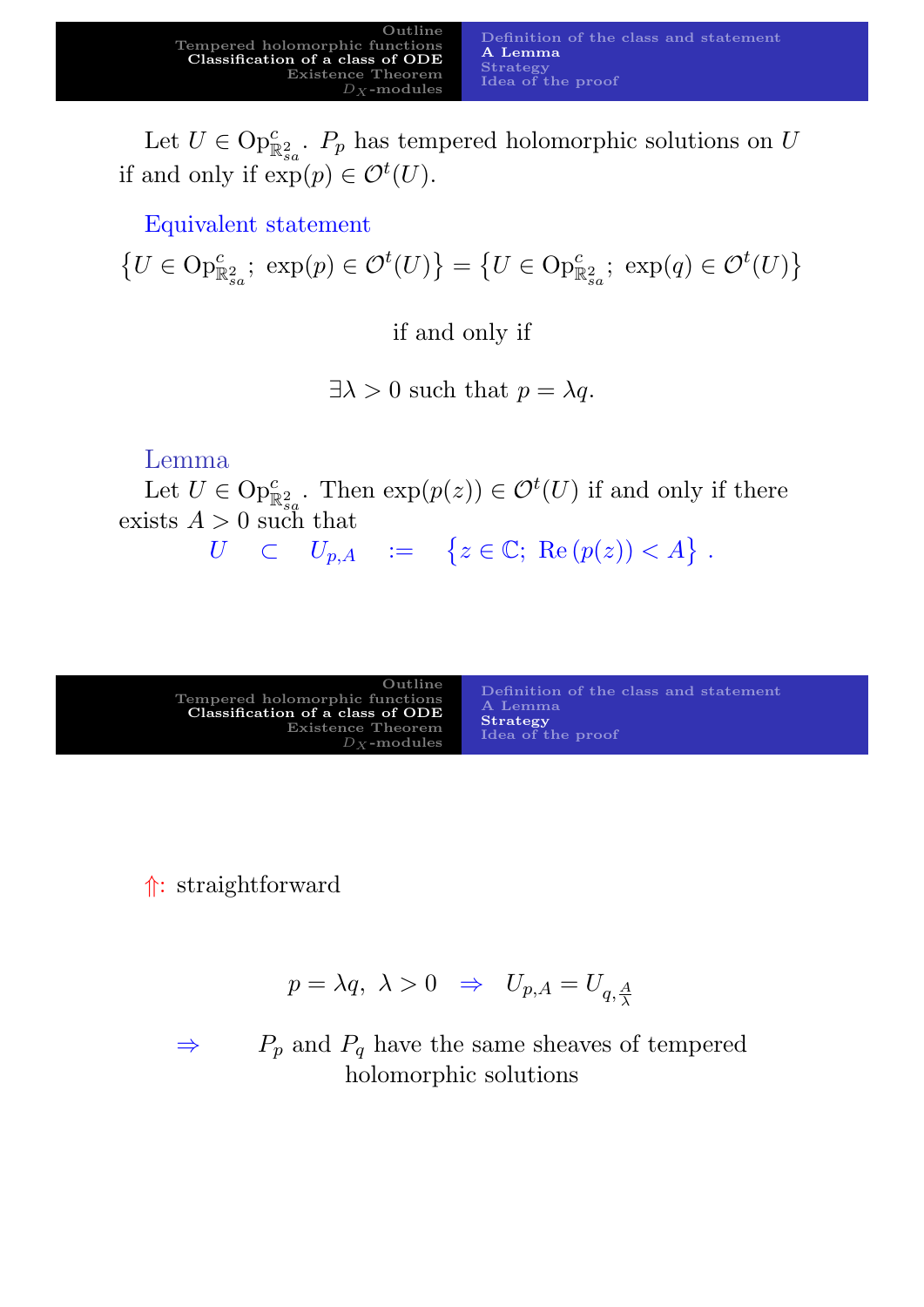It remains to prove  $\Downarrow$ : if  $p \neq \lambda q$  then

$$
\exists U_1 \in \mathrm{Op}_{\mathbb{R}_{sa}^2}^c; \; \exp(p) \in \mathcal{O}^t(U_1), \; \exp(q) \notin \mathcal{O}^t(U_1) \; .
$$

$$
\exists U_2 \in \text{Op}_{\mathbb{R}_{sa}^2}^c; \; \exp(p) \notin \mathcal{O}^t(U_2), \; \exp(q) \in \mathcal{O}^t(U_2) \; .
$$

Which is equivalent to Claim

$$
p \neq \lambda q \Rightarrow \exists U \subset U_{p,A} \quad \forall A > \overline{A}
$$
  

$$
\not\subset U_{q,A} \quad \forall A
$$



<span id="page-4-0"></span>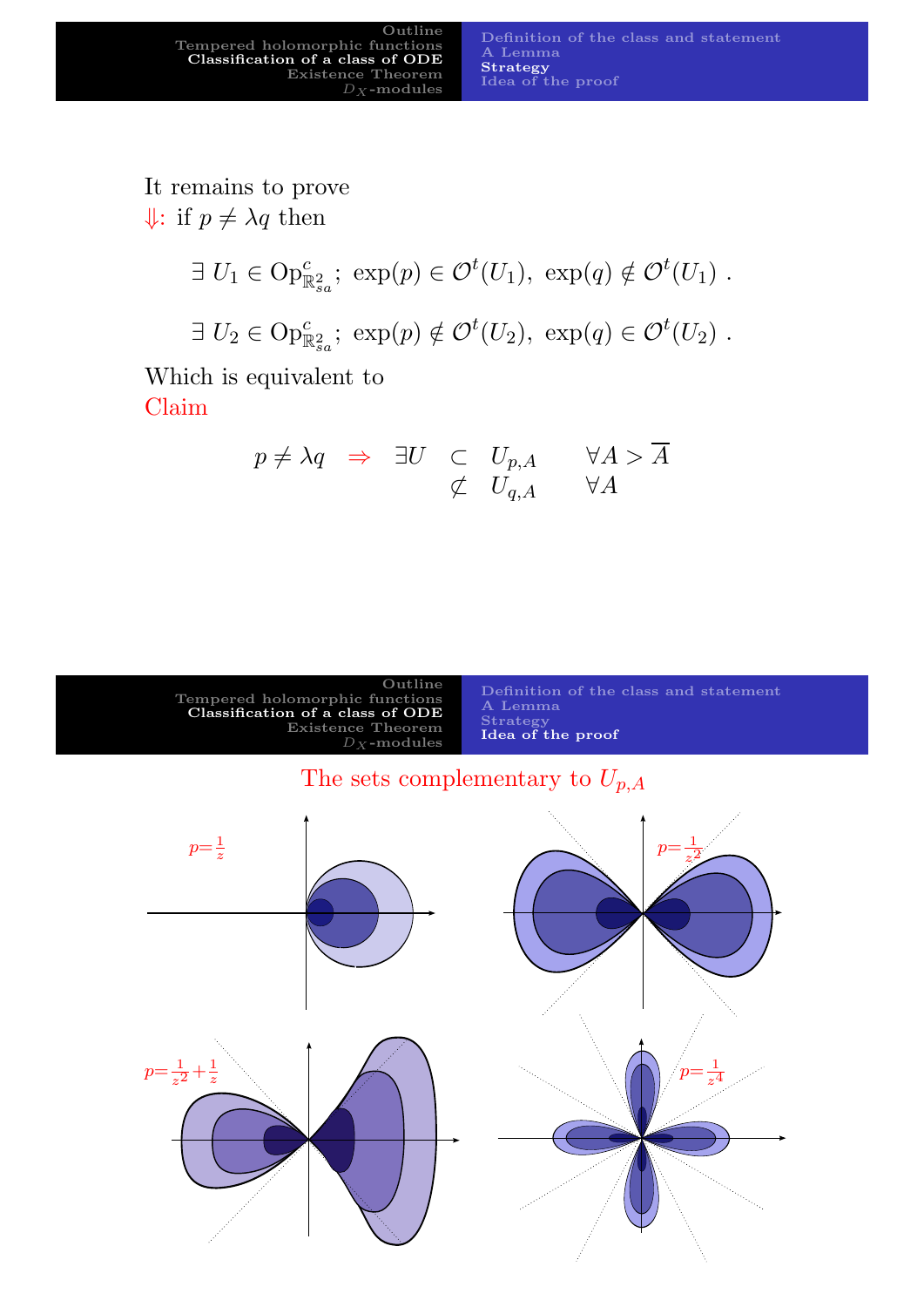1 z  $\overline{2}$ 

1

4

The sets complementary to  $U_{p,A}$ 



Is  $\exp(p)$  tempered on  $U$   $V$   $W$ ?  $p=\frac{1}{z}$  YES NO NO  $p=\frac{1}{z^2}$  NO YES NO

 $p=\frac{1}{z^4}$  NO NO YES

#### If  $p$  and  $q$  have different degrees then the claim is true

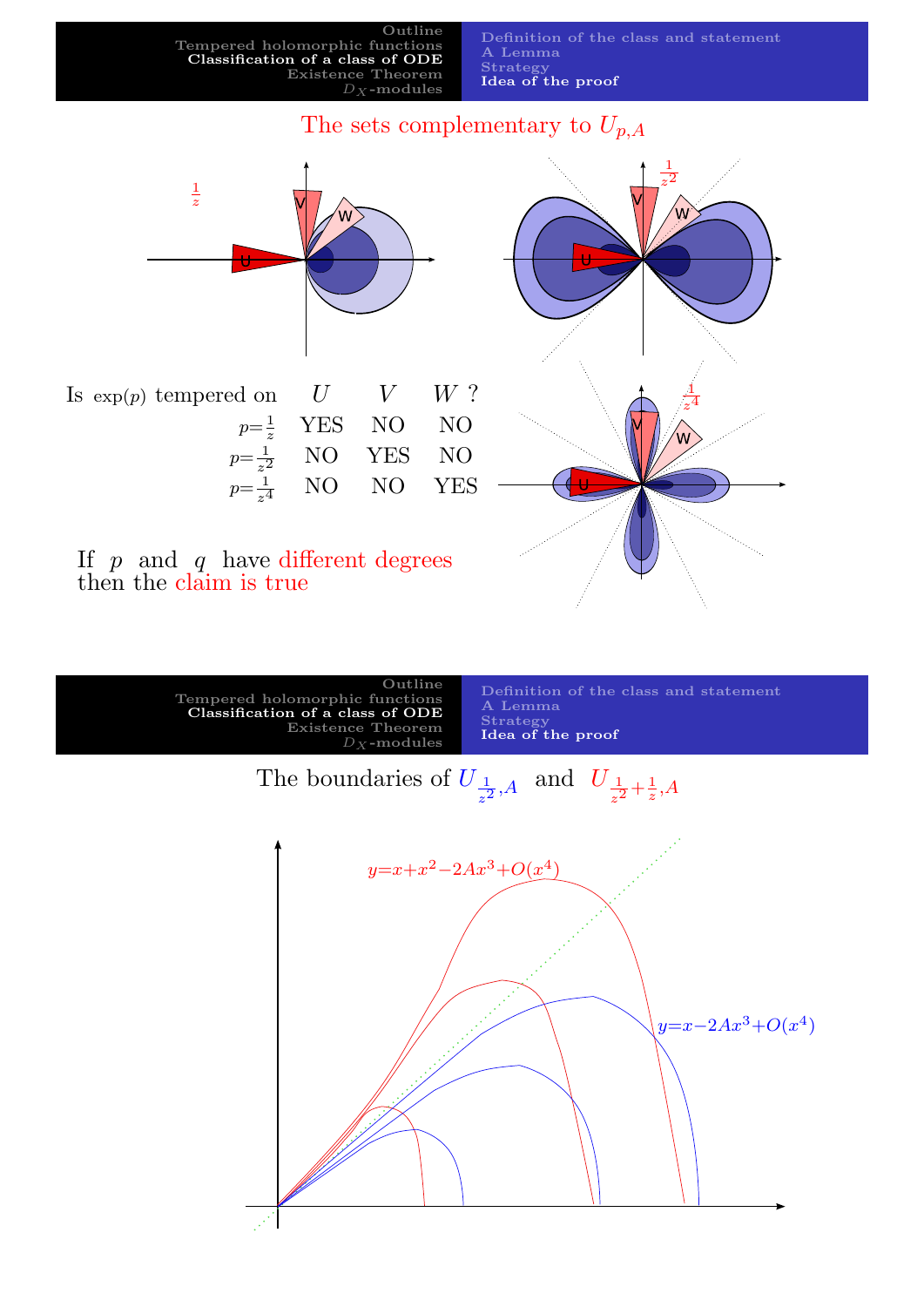| $Q$ utline                       | <b>Statement</b>                           |
|----------------------------------|--------------------------------------------|
| Tempered holomorphic functions   | Hukuhara-Turrittin's Theorem               |
| Classification of a class of ODE | First case: small sectors                  |
| Existence Theorem                | Second case: sets biholomorphic to sectors |
| $D_{\mathbf{Y}}$ -modules        | Third case: $U \in \text{Op}^c_{\pi^2}$    |
|                                  |                                            |

Let  $X \subset \mathbb{C}$  be an open neighborhood of 0. Consider the differential operator

$$
P(z, \frac{d}{dz}) = a_n(z)\frac{d^n}{dz^n} + \ldots + a_1(z)\frac{d}{dz} + a_0(z) ,
$$

where  $n \in \mathbb{N}$  and  $a_j \in \mathcal{O}(X)$   $(j = 0, \ldots, n)$ .

Let  $0 \in X$  be the only possible singular point for P.

Theorem

Let  $U \in \text{Op}^c_{\mathbb{R}^2_{sa}}, g \in \mathcal{O}^t(U)$ . There exist an open subanalytic covering  $\{U_j\}$  of U,  $v_j \in \mathcal{O}^t(U_j)$  such that

$$
Pv_j = g|_{U_j} .
$$

| $Q$ utline<br>Tempered holomorphic functions<br>Classification of a class of ODE<br>Existence Theorem<br>$D_{\mathbf{Y}}$ -modules | <b>Statement</b><br>Hukuhara-Turrittin's Theorem<br>First case: small sectors<br>Second case: sets biholomorphic to sectors<br>Third case: $U \in \text{Op}^c_{\sigma}$ |
|------------------------------------------------------------------------------------------------------------------------------------|-------------------------------------------------------------------------------------------------------------------------------------------------------------------------|
|                                                                                                                                    |                                                                                                                                                                         |

[We prove th](#page-0-0)[e Theorem in three steps.](#page-6-0)

- 1. [First we a](#page-12-0)[dd the hypothesis that](#page-9-0) U is an open sector of sufficiently small amplitude.
- 2. Second we add the hypothesis that  $U$  is biholomorphic to an open sector.
- <span id="page-6-0"></span>3. Third we prove the generic case  $U \in \text{Op}_{\mathbb{R}^2_{sa}}^c$ .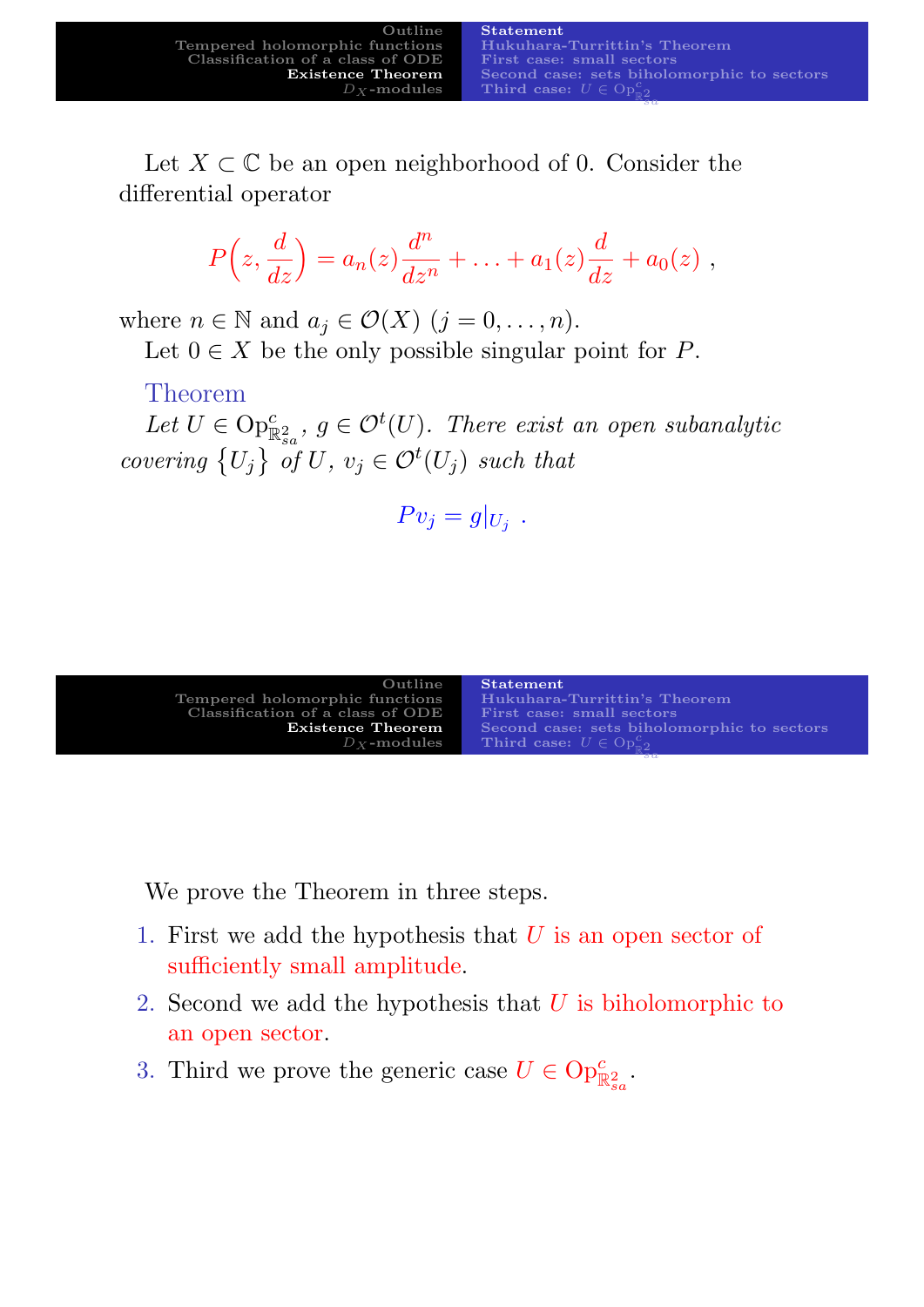Theorem (Hukuhara-Turrittin)

There exist  $l \in \mathbb{Z}_{>0}$ ,  $p_j \in z^{-1/l} \mathbb{C}[z^{-1/l}]$  and for any  $\vartheta \in S^1$ there exist an open sector S containing  $\vartheta$ ,  $f_j \in \mathcal{O}(\overline{S} \setminus \{0\}),$  $C, M > 0$  such that  $(j = 1, \ldots, n)$ 

1.  $C|z|^M \leq |f_j(z)| \leq C^{-1}|z|$  $\forall z \in S$ 

2.  $P f_j(z) \exp(p_j(z)) = 0$ 

For sake of simplicity, we will suppose that

$$
P = z^N \frac{d}{dz} + h(z) ,
$$

for  $h \in \mathcal{O}(X)$  and  $N \in \mathbb{N}$ .

By Hukuhara-Turrittin's Theorem, the holomorphic solutions of  $P$  on a sufficiently small sector  $S$  are multiples of  $f(z) \exp(p(z))$ , for  $p \in z^{-1} \mathbb{C}[z^{-1}]$  and f invertible such that f and  $\frac{1}{f}$  are tempered on S.



Given  $g \in \mathcal{O}^t(U)$ ,  $P v = g$  has holomorphic solution

$$
I(g)(z) = f(z) \exp(p(z)) \int_{\Gamma} \exp(-p(\zeta)) \frac{g(\zeta)}{\zeta^N f(\zeta)} d\zeta \in \mathcal{O}(U) .
$$

Is  $I(q)$  $I(q)$  [temp](#page-12-0)[ered](#page-9-0) [on](#page-9-0) U?

Theorem (Honda-Malgrange-Hukuhara ...)

If S is an open sector of amplitude sufficiently small then  $I(g) \in \mathcal{O}^t(S)$ .

Technique: find good path of integration. They depends highly on p.

<span id="page-7-0"></span>Remark: the nice boundary of a sector S allows easy estimates of the distance from the boundary. It is hard to generalize the procedure to an arbitrary open subanalytic set.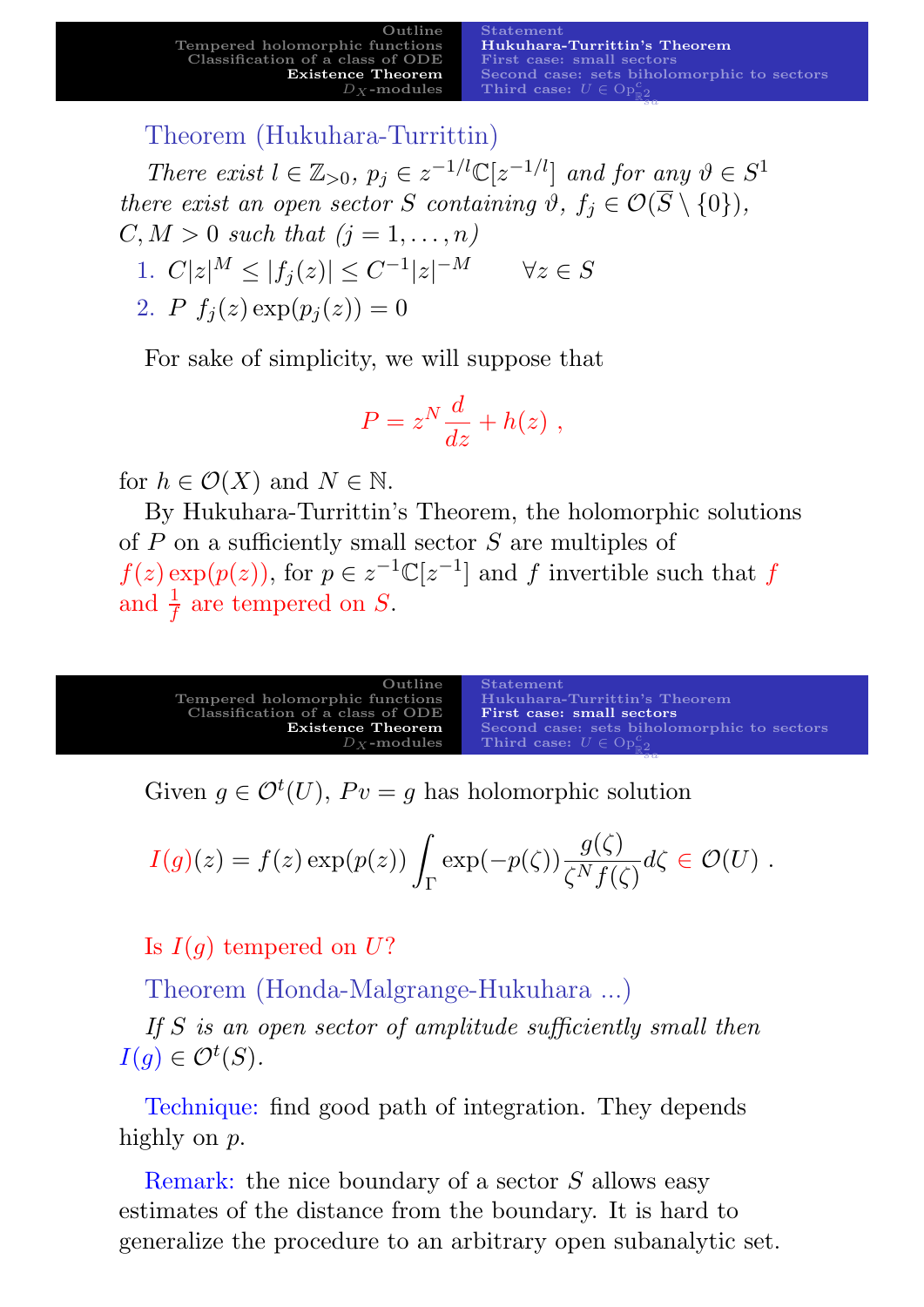The Theorem is true supposing additionally that

- 1. U is an open sector of sufficiently small amplitude.  $\checkmark$
- 2. U is biholomorphic to an open sector.
- 3.  $U \in \text{Op}^c_{\mathbb{R}^2_{sa}}$ .

| Outline                          | <b>Statement</b>                            |
|----------------------------------|---------------------------------------------|
| Tempered holomorphic functions   | Hukuhara-Turrittin's Theorem                |
| Classification of a class of ODE | First case: small sectors                   |
| Existence Theorem                | Second case: sets biholomorphic to sectors  |
| $D_{\mathbf{Y}}$ -modules        | Third case: $U \in \text{Op}^c_{\text{eq}}$ |
|                                  |                                             |

Theorem (1)

Let  $U \in \text{Op}^c_{\mathbb{R}^2_{sa}}, \varphi \in \mathcal{O}(\overline{U}),$  injective on  $\overline{U}, h \in \mathcal{O}(\varphi(U)).$ [Then](#page-0-0)  $h \in \mathcal{O}^t(\varphi(U))$  [if and only if](#page-6-0)  $h \circ \varphi \in \mathcal{O}^t(U)$ .

## [Idea:](#page-12-0)

- 1. consider S an open sector of sufficiently small amplitude and  $\varphi: S \longrightarrow T$  a biholomorphism injective up to the boundary of S.
- 2. Consider  $g \in \mathcal{O}^t(T)$  and  $I(g) \in \mathcal{O}(T)$ , the holomorphic solution of  $P v = q$ .
- 3. Consider  $I(g) \circ \varphi \in \mathcal{O}(S)$  and check that it is tempered on S with the case of small sectors.
- <span id="page-8-0"></span>4. Use Theorem (1) to obtain that  $I(g)$  is tempered on T.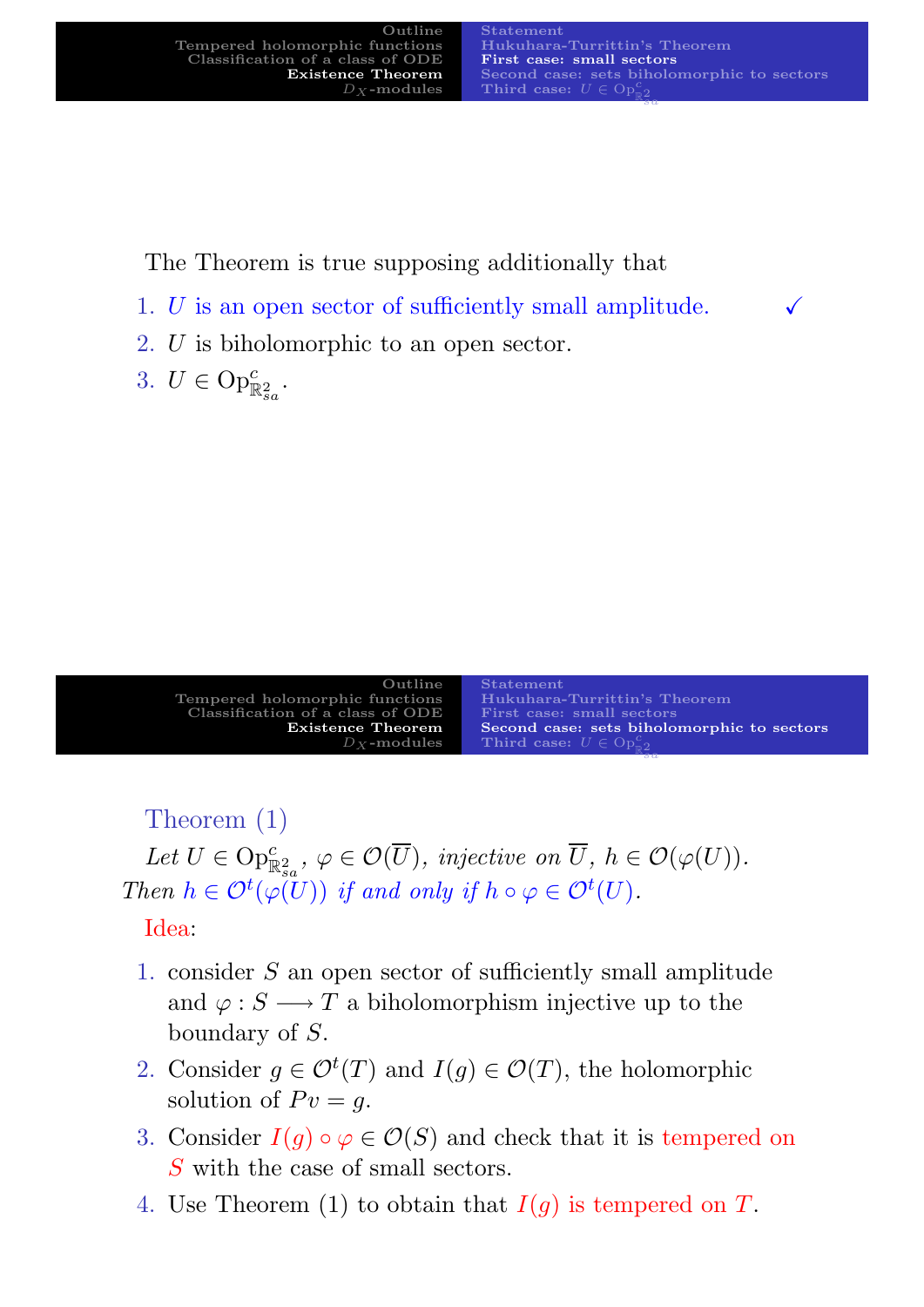- 1. U is an open sector of sufficiently small amplitude.  $\checkmark$
- 2. U is biholomorphic to an open sector.  $\checkmark$

3. 
$$
U \in \text{Op}_{\mathbb{R}^2_{sa}}^c
$$

.

| Hukuhara-Turrittin's Theorem<br>First case: small sectors<br>Second case: sets biholomorphic to sectors<br>Third case: $U \in \text{Op}^{\mathbb{C}}_{\mathbb{D}2}$ |
|---------------------------------------------------------------------------------------------------------------------------------------------------------------------|
|                                                                                                                                                                     |

Theorem Let  $U \in \text{Op}^c_{\mathbb{R}^2_{sa}}$ . Locally

$$
U = \bigcup_{j=1}^d (\varphi_{j,1}(S_{j,1}) \cap \varphi_{j,2}(S_{j,2})) .
$$

Where  $\varphi_{j,k}$  is a biholomorphism on  $\overline{S}_{j,k}$ , for  $S_{j,k}$  an open sector.

Lemma Let  $U, V \in \text{Op}^c_{\mathbb{R}^2_{sa}}$ . The following sequence is exact  $0 \longrightarrow \mathcal{O}^t(U \cup V) \longrightarrow \mathcal{O}^t(U) \oplus \mathcal{O}^t(V) \longrightarrow \mathcal{O}^t(U \cap V) \longrightarrow 0.$ 

<span id="page-9-0"></span> $\checkmark$  the Theorem is proved.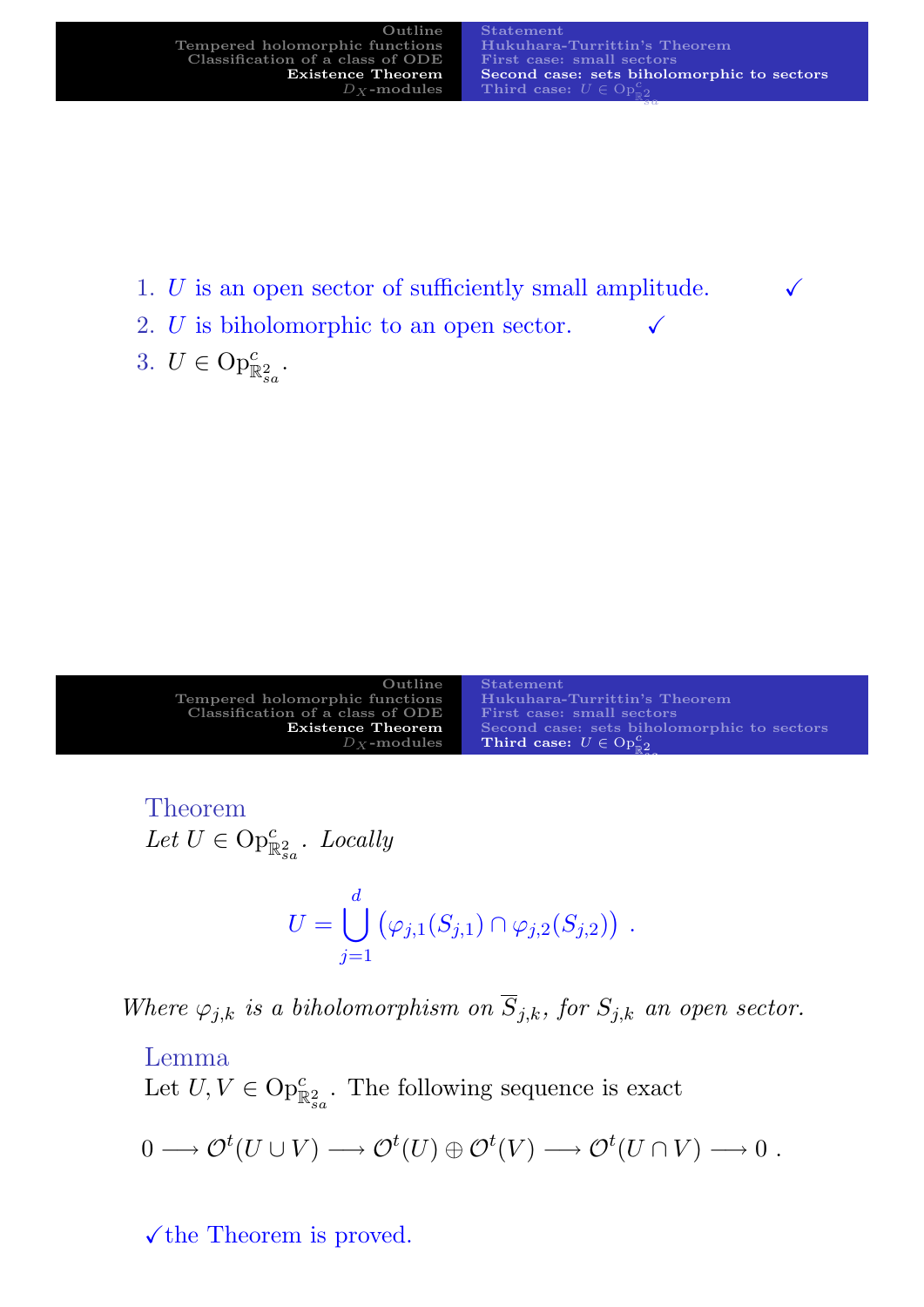Outline Tempered holomorphic functions Classification of a class of ODE Existence Theorem  $D_X$ -modules Statement Hukuhara-Turrittin's Theorem First case: small sectors Second case: sets biholomorphic to sectors Third case:  $U \in \text{Op}^c_{\mathbb{R}^2_{\text{max}}}$ 

Proof of  $U = \bigcup_{j=1}^{d} (\varphi_{j,1}(S_{j,1}) \cap \varphi_{j,2}(S_{j,2}))$ 

Using ccd or triangulation theorem





Statement Hukuhara-Turrittin's Theorem First case: small sectors Second case: sets biholomorphic to sectors Third case:  $U \in \text{Op}_{\mathbb{R}^2}^c$ sa



Locally the boundaries are semi-analytic arcs.

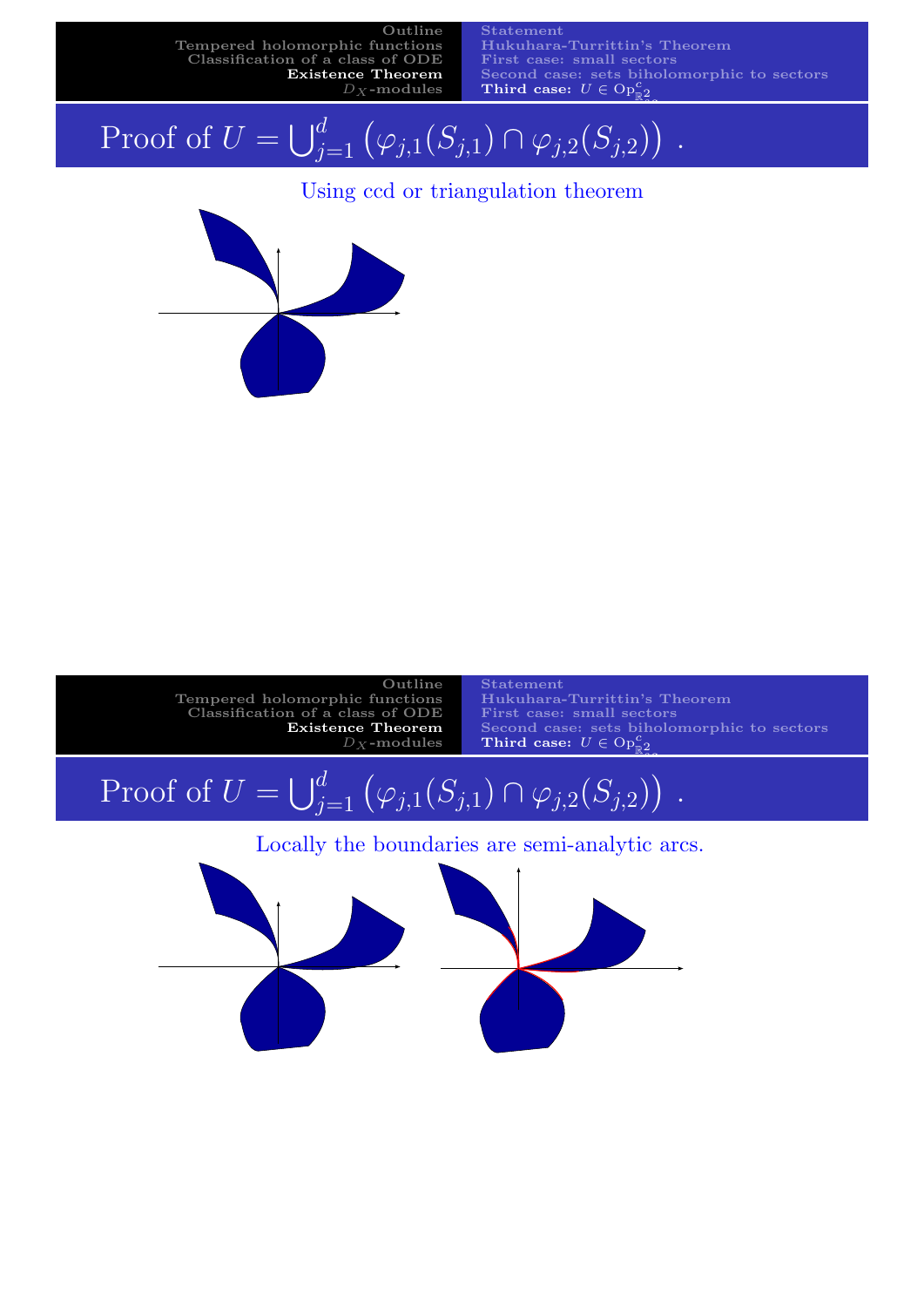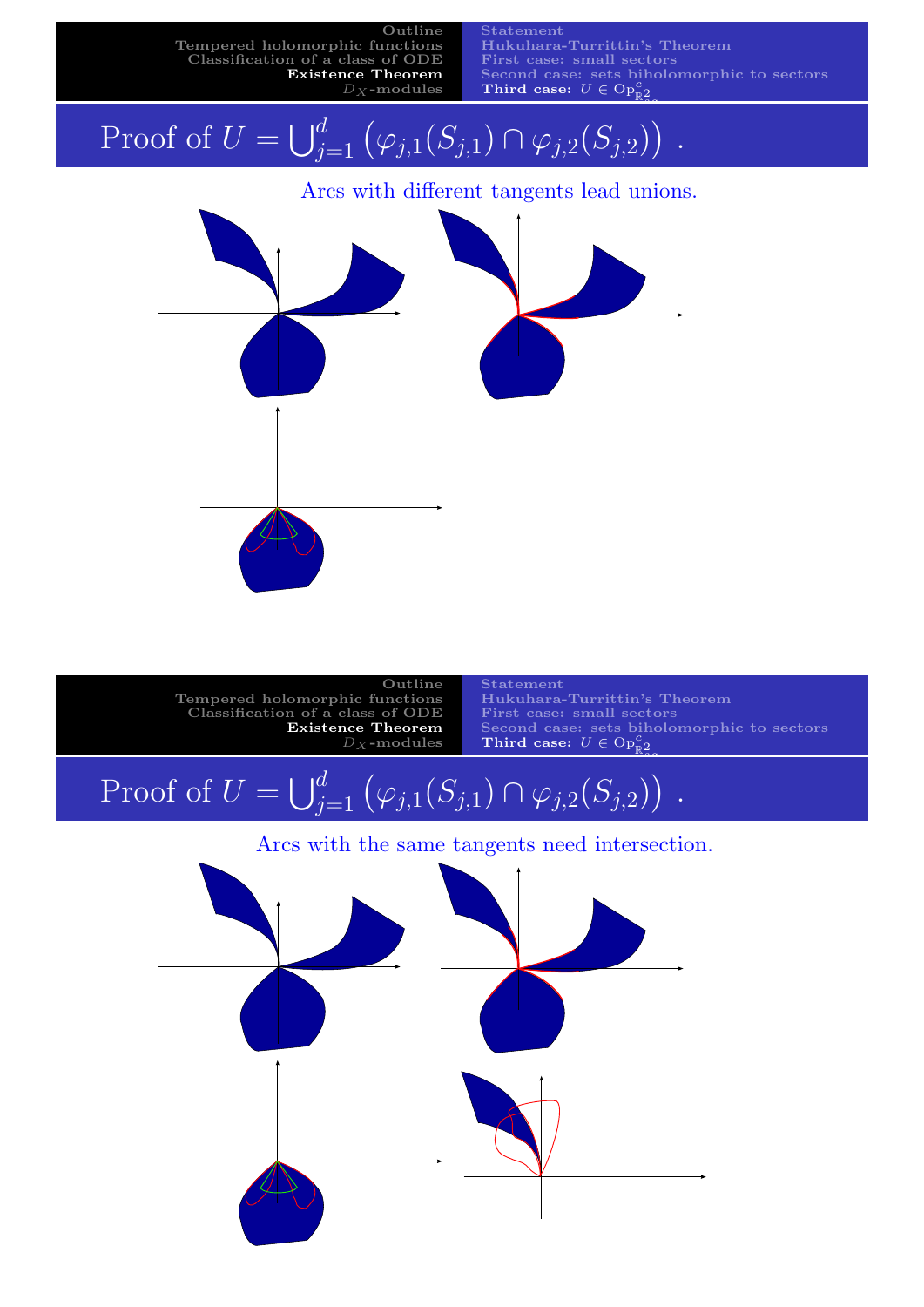Kashiwara's result on regular  $\mathcal{D}_X$ -modules The main statement The case  $\mathcal{D}/\mathcal{D}P$ 

Let X be a complex analytic manifold,  $\mathcal{M} \in D_{rh}^b(\mathcal{D}_X)$ .

$$
SolM := R\varrho_* R\mathcal{H}om_{\mathcal{D}_X}(\mathcal{M}, \mathcal{O}_X) \in D^b(X_{sa})
$$
  

$$
Sol^t \mathcal{M} := R\mathcal{H}om_{\varrho_! \mathcal{D}_X}(\varrho_! \mathcal{M}, \mathcal{O}_{X_{sa}}^t) \in D^b(X_{sa}) .
$$

Theorem (Kashiwara 1984) The natural morphism in  $D^b(X_{sa})$ 

$$
\mathcal{S}ol^t\mathcal{M}\longrightarrow \mathcal{S}ol\mathcal{M}
$$

is an isomorphism.



Let X be a complex curve, M a holonomic  $\mathcal{D}_X$ -module.

Theorem [Then](#page-0-0)

$$
H^1\Big(\text{Sol}^t\big(\mathcal{M}\big)\Big)\longrightarrow H^1\Big(\text{Sol}\big(\mathcal{M}\big)\Big)
$$

is an isomorphism.

### Proposition

<span id="page-12-0"></span>Locally, there exist  $\mathcal{M}_{req}$  a regular holonomic  $\mathcal{D}_X$ -module, a differential operator  $P$  and a distinguished triangle

$$
\mathcal{M}_{reg} \longrightarrow \mathcal{M} \longrightarrow \frac{\mathcal{D}_X}{\mathcal{D}_X \cdot P} \stackrel{+1}{\longrightarrow} \; .
$$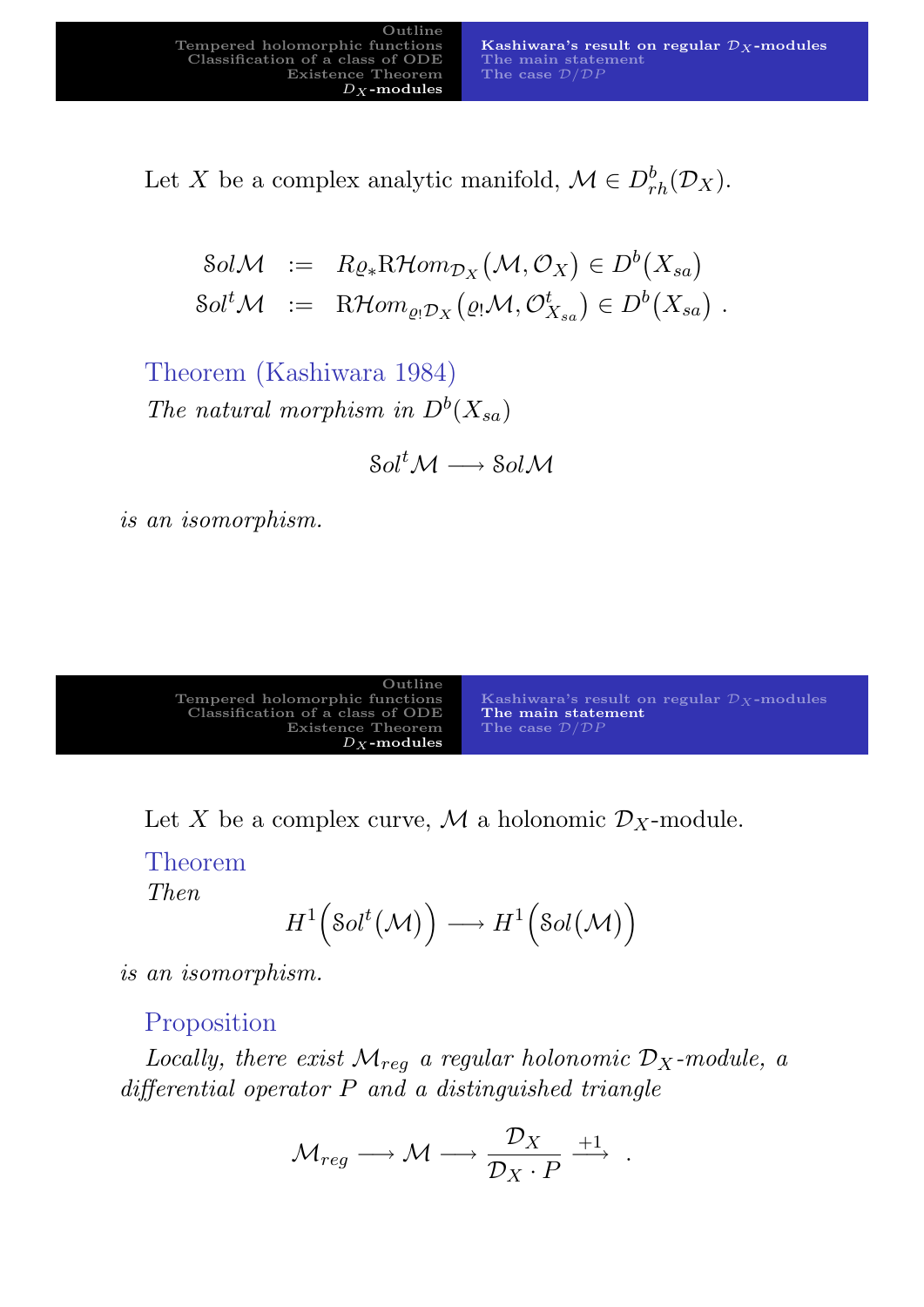$$
\mathcal{S}ol^t\left(\frac{\mathcal{D}_X}{\mathcal{D}_X \cdot P}\right): \qquad 0 \longrightarrow \mathcal{O}_{X_{sa}}^t \stackrel{P}{\longrightarrow} \mathcal{O}_{X_{sa}}^t \longrightarrow 0
$$

$$
\mathcal{S}ol\left(\frac{\mathcal{D}_X}{\mathcal{D}_X \cdot P}\right): \qquad 0 \longrightarrow \mathcal{O}_X \stackrel{P}{\longrightarrow} \mathcal{O}_X \longrightarrow 0
$$

## Proposition

The natural morphism of sheaves on  $X_{sa}$ 

$$
\frac{{\mathcal{O}}^t_{X_{sa}}}{P{\mathcal{O}}^t_{X_{sa}}} \longrightarrow \varrho_* \frac{{\mathcal{O}}_X}{P{\mathcal{O}}_X} ,
$$

is an isomorphism.

| Outline<br>Tempered holomorphic functions<br>Classification of a class of ODE<br>Existence Theorem<br>$D_{\mathbf{Y}}$ -modules | Kashiwara's result on regular $\mathcal{D}_X$ -modules<br>The main statement<br>The case $\mathcal{D}/\mathcal{D}P$ |
|---------------------------------------------------------------------------------------------------------------------------------|---------------------------------------------------------------------------------------------------------------------|

Lemma  $(0 \notin U)$ 

[For any](#page-0-0)  $g \in \mathcal{O}^t(U)$ , there exist a subanalytic open covering  $\{U_j\}_{j\in J}$  [of](#page-6-0) U and  $v_j \in \mathcal{O}^t(U_j)$  such that  $P v_j = g|_{U_j}$ .

Lemma  $(U$  disc centered at  $0)$ 

The natural morphism

$$
\frac{\mathcal{O}_{X_{sa}}^{t}(U)}{P\mathcal{O}_{X_{sa}}^{t}(U)} \xrightarrow{\varphi_t} \frac{\mathcal{O}_X(U)}{P\mathcal{O}_X(U)}
$$

<span id="page-13-0"></span>is an isomorphism.